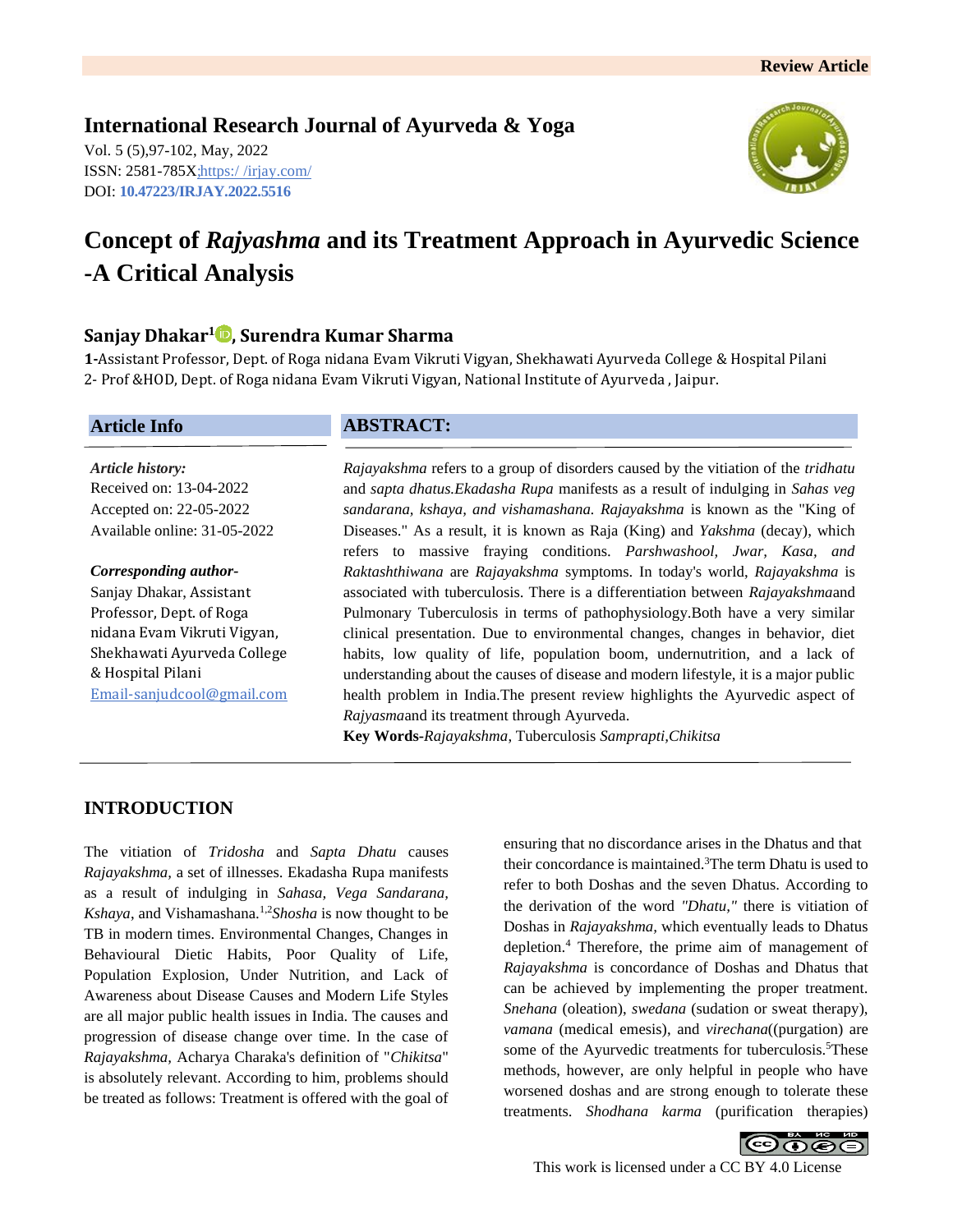should not be employed in weak people, and even in healthy people with tuberculosis, they should be administered with caution.<sup>7</sup>Because tuberculosis causes *kshaya* (depletion) of all seven *dhatus,brimhan* (nourishing) treatment is recommended to strengthen the body. However, it is important to ensure that the *dhatu agni* is not harmed. *Vidarikand*(Indian kudzu), *brahmi*(water hyssop), *rasonam* (garlic), *yashtimadhu* (mulethi), ashwagandha (Indian ginseng), and *guduchi* are some of the herbs used to treat tuberculosis (*giloy*, heart-leaved moonseed). *Eladichurna, sitopaladichurna, chitrakaharitaki, mahalaxmivilasa rasa, chyawanprashavaleha, draksharishta, dhanvantaragutika, bhringrajasava, swarnamalinivasanta, madhumalinivasanta,* and s are some of the Ayurvedic Preparation use in*Rajayakshma*treatment.<sup>8</sup>

# **MATERIAL & METHOD**

Material related *Rajayakshma* to is collected from *Ayurvedic* text, various websites and book of modern medicine respectively. The available commentaries of *Ayurvedic Samhitas* have also referred to collect relevant matter

#### **Ayurvedic Aspect of** *Rajyaksma*

*Paryaya* and *ParibhashaKrodha, Yakshma, Jwara, Shosha, Kshaya* and *Rogarat* are the synonyms of Rajayakshma.<sup>9</sup>According to Acharya Charaka, *Rasa Dhatu* accumulates in its own place due to obstruction in the *Rasavahi Srotas*, and this collected Rasa Dhatu rises and presents as Kasa and other clinical symptoms. As a result, *Shadrupa* and *Ekadasha rupa* are created, and the entire combination of clinical symptoms is known as *Rajayakshma.*

## *1.1 Rajayakshma Bheda10,11*

**On the basis of etiological factors** – Chakrapani opines that according to the etiological factors *Rajayakshma* can be classified into 4 types

- 1. *Sahasaja Rajayakshma* 2. *Sandharanaja Rajayakshma*
- 3.*KshayajaRajayakshma*
- *4. Vishmashanaja Rajayakshma*

**On the basis of Dosha predominance** – Almost all Acharyas are of the view that *Rajayakshma* is *Sannipataja*  i.e. there is dominance of all the three Doshas. But a few Acharyas says that it is of 5 types

*1. Vataja Rajayakshma 2. Pittaja Rajayakshma 3.* 

*Shleshmaja Rajayakshma 4. Sannipataja Rajayakshma 5. Urahkshataja Rajayakshma*

**On the basis of clinical features** – According to the clinical picture of the disease it has been classified into 3 types viz.

1. *TrirupaRajayakshma*2. *Shadrupa Rajayakshma* 3. *Ekadasharupa Rajayakshma* But Chakrapani opines that these are the three different stages of *Rajayakshma.*

**On the basis of Pathogenesis** – According to Acharya Charaka and Sushruta, *Rajayakshma* manifests through two probable ways and these can be considered as two types of *Rajayakshma* viz.

1. *AnulomaKshaya*2.*PratilomaKshaya*

**On the basis of cause of the disease**- According to Acharya Sushruta *shosha* is classified depending on the cause of the disease

1. *Vyavayishosha 2. Shokajashosha 3. Jarashosha 4. Adwa shosha 5. Vyayama shosha 6. Vranashosha 7. Urakshatashosha Rajayakshma Nidana*

## *1.2 SAMPRAPTI*

In *Nidana Sthana*, Acharya Charaka describes the pathophysiology of all four forms of *Rajayakshma* in detail. In Chikitsa Sthana, however, a shared pathophysiology has been identified. Pathogenesis of two forms of *Anuloma Kshaya* and *Pratiloma Kshaya* has been reported by other Acharyas. *Dhatukshaya*is chiefly responsible for *Rajayakshma* (tissue emaciation or loss). In *Rajayakshma* patients, this step always starts the pathogenesis processFurthermore, metabolic malfunction (*Dhatwagninasana*) is unavoidable, with the loss of *rasa*  (tissue fluid), *rakta* (blood), *mamsa*(muscle), *meda*(adipose tissue), and *sukra*(generative tissue). *Anulomakshaya* is the result of the ultimate decline of immunity, or *ojokshaya.* According to Ayurvedic principles, *Pratilomakshaya* happens when a unique metabolic change occurs, resulting in the loss of several dhatus (tissue) such as *Ojokshaya, sukra*, and *meda*dhatus to rasa dhatu preceding each other. $12,13,14$ 

## **2. Ayurvedic Treatment**

## **2.1** *Sodhana***Process(Purification Method)**

• *Snehana-*This process includes massaging the irritated doshas with heated medicinal oils infused with herbal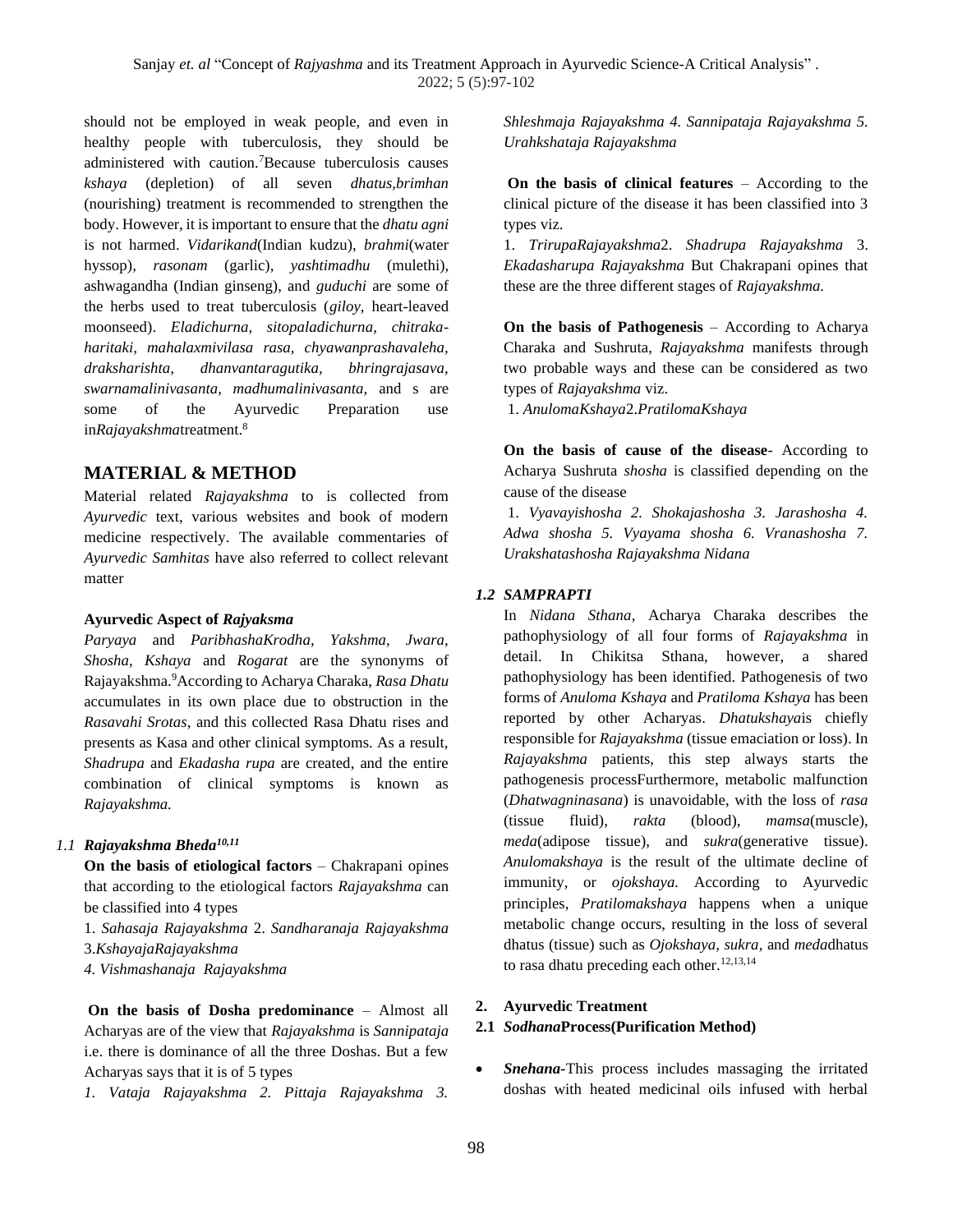ingredients. It aids in the liquefaction and dislodging of ama (toxins) from the body's smallest channels.<sup>15</sup>

- Swedana uses a variety of techniques to make you sweat. It also helps in removing ama and balancing the doshas.<sup>16</sup>
- **Vamana**-Medicinal plants and their mixtures are used in the *vamana*method to induce vomiting, which aids in the removal of ama and the balancing of doshas. It also aids in the removal of mucus from the *naadis*(channels) and the chest.<sup>15</sup>
- *Virechana-*Laxative herbs are given orally to encourage bowel evacuation in *virechana karma. Virechana* purifies ama in the same way as *vamana* does. Senna, aloe, and rhubarb are some of the most widely used herbs for *virechana.* It aids in the removal of irritated pitta from the gall bladder, liver, and small intestine. It is also useful in the treatment of*kapha* disorders since it clears the body of excess phlegm.<sup>17</sup>

## **2.2 Ayurvedic herbs and medicines**

*Vidarikand-*It possesses tonic, nutritive, revitalising, and anti-inflammatory effects and acts on the digestive and reproductive systems. It aids in the weight gain of weak and disabled people. Because weight loss is one of the most common signs of tuberculosis, this herb can help TB patients improve their health. *Vidarikand* can also be used to treat liver and spleen enlargement. This herb is available as a confection, powder, decoction, or milk decoction.<sup>18</sup>

- *Brahmi***-***Brahmi* has multiple therapeutic benefits on the neurological, circulatory, respiratory, reproductive, digestive, and excretory systems. It works as a brain tonic, rejuvenating brain cells and neurons. *Brahmi* cleanses and nourishes the immune system, purifies the blood, and is thus beneficial in the treatment of tuberculosis symptoms such as cough, fever, and bronchitis. Ghee (clarified butter), oil, powder, infusion, and decoction are all options for using Brahmi.<sup>19</sup>
- *Rasonam-*It affects the respiratory, nervous, circulatory, reproductive, and digestive systems, among other physiological systems. Anti-helminthic, antiparasitic, antibacterial, antispasmodic, carminative (relieves flatulence), expectorant (expels phlegm), rejuvenating, and stimulating properties are all present. Garlic rejuvenates bone and nerve tissue, prevents and heals microbiological infections of the lungs and bronchi, and relieves *vata* fever by opening *naadis* and assisting in the elimination of ama from blood and lymph. As a result, it is extremely effective in the treatment of tuberculosis.<sup>20</sup>

• *Yashtimadhu***-**It balances *vata, pitta, and kapha* in the body and aids in the elimination of excess *kapha.* It improves longevity, strengthens the body, and has healing powers, making it effective in tuberculosis therapy. It can be used to treat bruising, throat discomfort, bronchitis, and tiredness. It's most typically taken as a powder. $2<sup>1</sup>$ 

- *Ashwagandha*-It has immune-boosting, antiinflammatory, and rejuvenating qualities and acts on the neurological, respiratory, and reproductive systems. For thousands of years, this herb has been used in Ayurveda for its stress-relieving and therapeutic effects. It's one among the ingredients in *chyawanprashavaleha*, a well-known immunity booster used to treat colds, coughs, and tuberculosis. This plant is widely used as a supplement to conventional treatment to help reduce tuberculosis symptoms. It reduces microbiological diseases because it boosts immunity. $22$
- *Guduchi-It* mostly effects the circulatory and gastrointestinal systems. It's one of the few immuneboosting herbs that can balance all three doshas, and it's commonly used with *shilajatu. Guduchi* is beneficial in the treatment of pitta illnesses, jaundice, malarial fever, constipation, gout, and chronic rheumatism, in addition to TB. It decreases inflammation and pain while treating fever and clearing toxins from the body.<sup>23</sup>

# **Ayurvedic medicines for tuberculosis<sup>24</sup>** *Eladichurna*

Cardamom, cinnamon bark and leaves, *nagakesara* (Indian rose chestnut), *maricha* (black pepper), *pippali* (long pepper), and *shunthi*are all used in *Eladichurna* (dried ginger). It contains anti-inflammatory, digestive, and carminative effects. Indigestion, cough, bronchitis, inflammation of the throat and chest, and loss of appetite are all treated with it. Because all of these symptoms are linked to tuberculosis*, Eladichurna* is helpful in the treatment of tuberculosis.

## *Sitopaladichurna*

This powder is made with *Vanslochan*(bamboo resin), cinnamon, long pepper, and cardamom. Tuberculosis treatment benefits from anti-inflammatory, digestive, expectorant, sedative (induces sleep), anti-infective, and carminative properties. Ghee or honey can be used to treat coughs and bronchitis.

## *Chitrakaharitaki*

*Chitrakaharitaki* is made of *chitraka* (leadwort), *amalaki* (Indian gooseberry), *guduchi, dashmoola*, jaggery, *haritaki*(chebulic myrobalan), *trikatu* cinnamon bark and leaf, cardamom, and honey. This drug is diaphoretic, carminative, and expectorant. It is used to treat tuberculosis, cough, and lower abdominal blockage by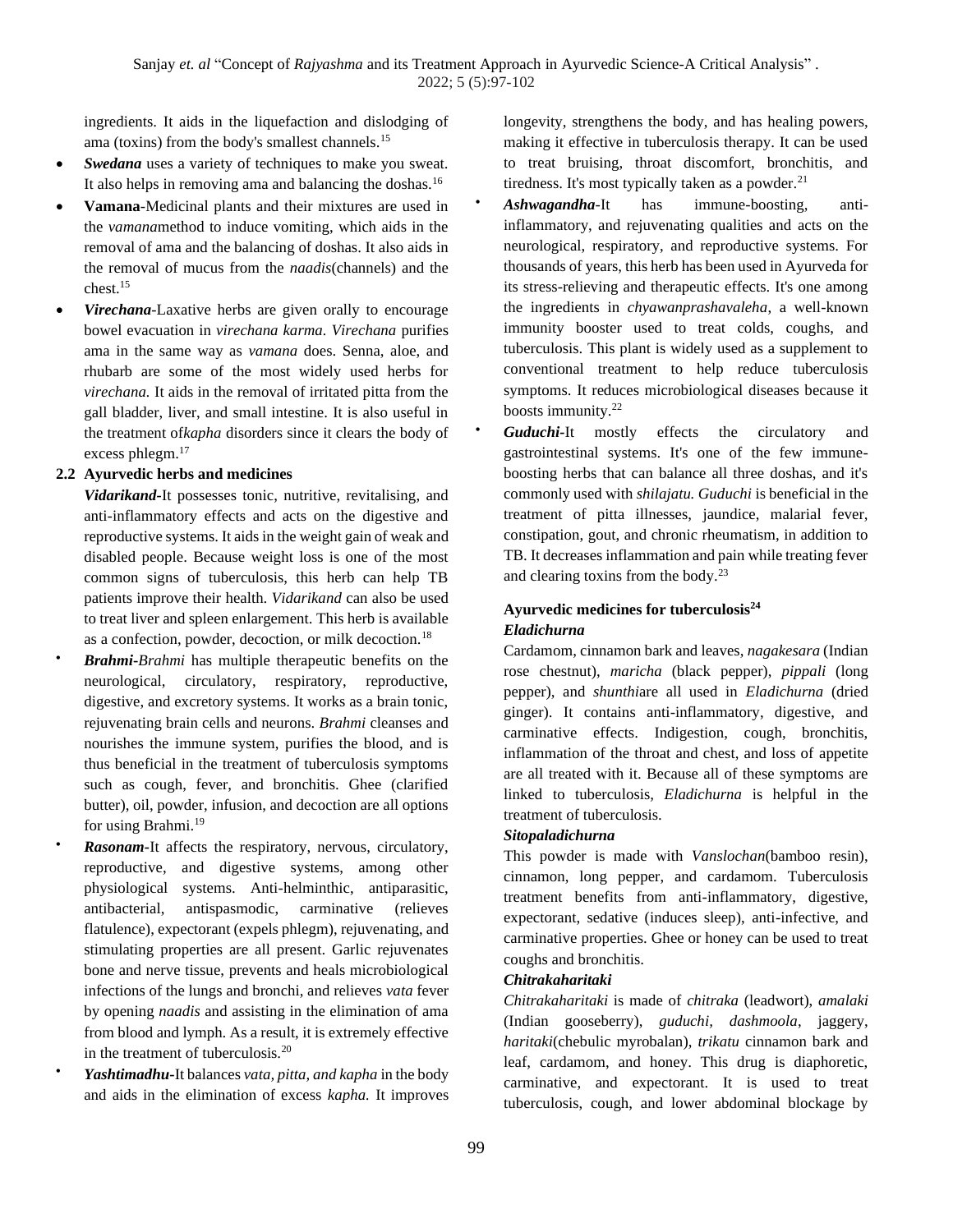Sanjay *et. al* "Concept of *Rajyashma* and its Treatment Approach in Ayurvedic Science-A Critical Analysis". 2022; 5 (5):97-102

increasing appetite.

#### *Mahalaxmivilasa rasa*

*Bhasmas* (calcined preparations) of *abhraka* (mica), *tamra* (copper), *vanga* (tin), *mauktik* (pearl), *suvarna* (gold), *raupya* (silver), and *naga*(lead) are used to make *Mahalaxmivilasa rasa*. This preparation aids in the improvement of symptoms and the prevention of further infections in tuberculosis patients by increasing immunity and strength. It can also help with headaches caused by vitiated *vata dosha*, ringing in the ears, and weakness induced by long-term *vata*diseases.

#### *Chyawanprashavaleha*

*Chyawanprashavaleha* consists of large size, fresh and ripe *amalaki,* honey, sesame oil, sugar candy, *dashmoola, pippali, guduchi, haritaki, musta* (nutgrass), *punarnava*(red hogweed) and cardamom. Dry fruits can be used if fresh fruits are unavailable.It is a mild expectorant and is useful in the management of debility and cough, which are the most common symptoms of tuberculosis. It is also effective in the treatment of bronchitis and asthma.

#### *Draksharisht***a**

*Draksharishta*consists of several ingredients such as twak (cinnamon), ela (cardamom), tejpatra (Indian bay leaf), date fruits, chandan (sandalwood), lavang (clove), pippali (long pepper), honey, raisins and sugar.This medicine is used as a restorative, cardiac tonic and mild laxative. It has appetising and digestive properties and is thus helpful in the management of loss of appetite in tuberculosis patients. It is also effective in the treatment of haemorrhoids.

#### *Dhanvantaragutika*

Some ingredients of *Dhanvantaragutika* are *shunthi, chirayata* (bitterstick), cardamom, *haritaki*, Indian nightshade root and cumin.It is used as a cardiac tonic and an expectorant and is helpful in the management of tuberculosis, cough and bronchitis. It is also useful in treating weakness of the heart and pneumonia.

## *Bhringrajasava*

This Ayurvedic formulation consists of *bhringraj* (bhangra), *haritaki, pippali, twak, tejpatra, nagakesara, lavang* (clove), cardamom, *jatiphal* (nutmeg) and jaggery.*Bhringrajasava* has nutritive, tonic, antibacterial and rejuvenating properties. It can correct and restore the metabolic and digestive fire in body tissues.This medicine also improves and stimulates immune function.

#### *Madhumalinivasanta*

This formulation consists of various ingredients including cinnabar, black pepper, lime juice and white pepper.It is used in the management of cough, chronic fever and tuberculosis.

#### *Vasantakusumakar*

*Vasantakusumakar* consists of numerous ingredients such as *bhasmas* of *suvarna, raupya, vanga, naga, abhraka, and mauktik*and decoctions of *haridra (*turmeric), vasa (Malabar nut) and *chandan.*It is used in the management of *vata*disorders, cough, diabetes and tuberculosis.

#### *Swarnamalinivasanta*

The major components of *swarnamalinivasanta* are *swarnabhasma, mauktikbhasma, maricha* and lime juice. It is effective in the management of tuberculosis, cough and chronic fever.

#### **3. Modern Aspect Of TB**

Tuberculosis (TB) is a potentially serious infectious disease that mainly affects the lungs. The bacteria that cause tuberculosis are spread from person to person through tiny droplets released into the air via coughs and sneezes.

#### **Signs and symptoms of TB include:**

- **1.** Coughing for three or more weeks
- **2.** Coughing up blood or mucus
- **3.** Chest pain, or pain with breathing or coughing
- **4.** Unintentional weight loss
- **5.** Fatigue
- **6.** Fever
- **7.** Night sweats
- **8.** Chills
- **9.** Loss of appetite

**Causes-**Tuberculosis is caused by bacteria that spread from person to person through microscopic droplets released into the air. This can happen when someone with the untreated, active form of tuberculosis coughs, speaks, sneezes, spits, laughs or sings.Although tuberculosis is contagious, it's not easy to catch.

## **DISCUSSION**

Despite the availability of extremely effective treatment, tuberculosis remains the world's worst infectious killer, posing a severe health danger, particularly to persons living with HIV. HIV-positive people are more prone than others to get tuberculosis.<sup>25</sup>Ayurveda is a living science that promotes a healthy lifestyle and provides treatment based on universal principles. It's past time to perform more systematic research on *Trirupa, Shadrupa*, *and Ekadashrupa Rajyakshma*, which can help with TB management and increase quality of life.As mentioned, HIV and Tuberculosis are work together to shorten lifespan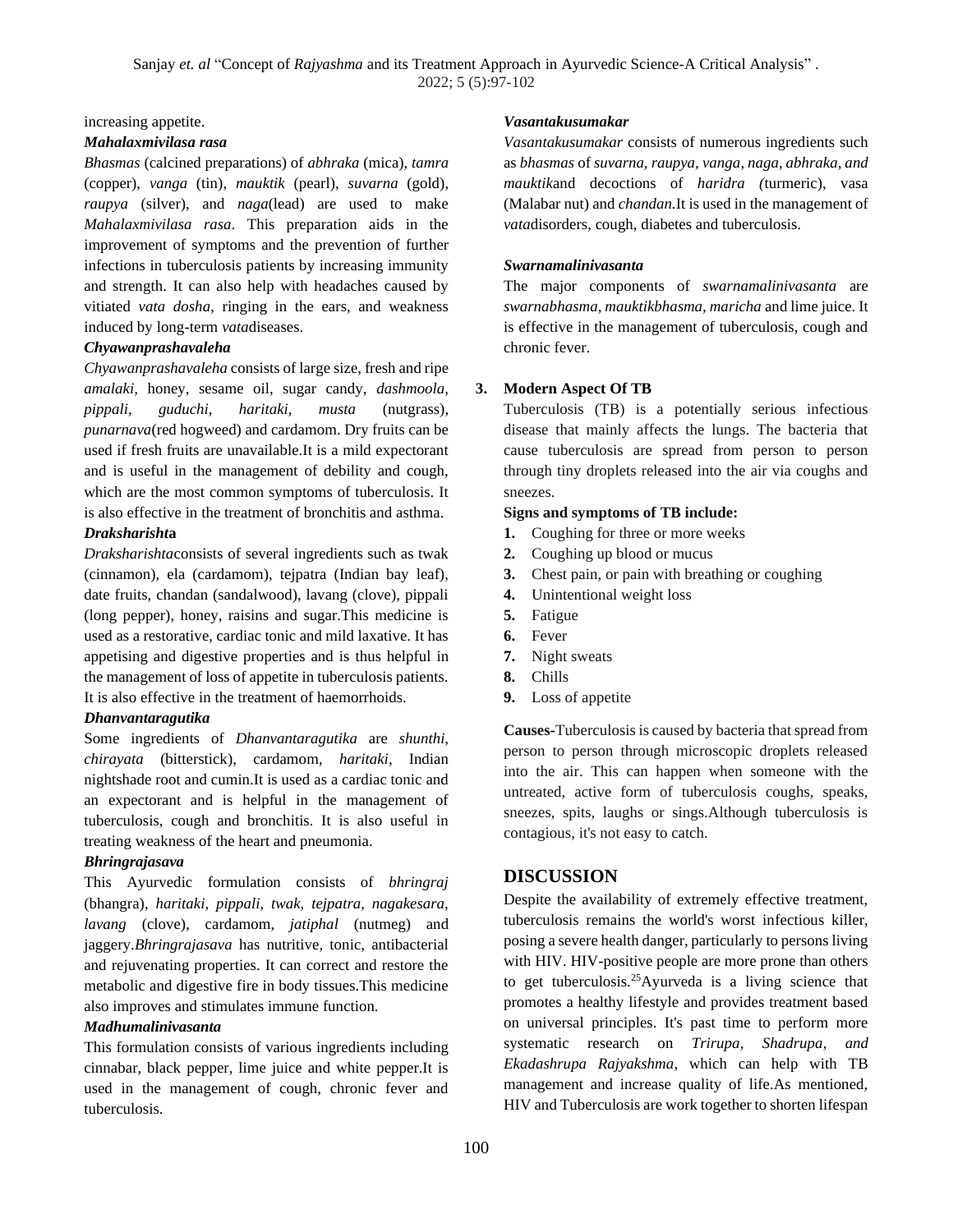and, risk of TB infection and mortality is much higher in patients infected with HIV; in both conditions, *Dhatvagnimandya and Oja Dushti* were considered primary pathological events or clinical features in Tuberculosis by Ayurveda, and treatment with *Dhatvagni vardhak*(metabolism enhancer) and *Ojovardhak Rasayana* (immune modulators) can help them live longer.<sup>26</sup> In the current environment, Ayurveda's involvement in the treatment of tuberculosis is restricted and primarily limited to adjunct or supportive therapy, which cannot be ignored.Ayurvedic intervention as a supporting or adjunct therapy can assist to improve the patient's quality of life, avoid the drug's hepatotoxic effects, boost the drug's bioavailability, and shorten the treatment period. The majority of doctors are now employing Ayurveda preparations with *Tikta* (Bitter) Rasa dominating components in Ghrita and *Kshirapaka* dosages as an adjuvant to tuberculosis treatment. Some clinical evidence is also generated for herbs such as Ashwagandha, *Pippali, Garlic, Guduchi*, and *Amalaki*, as well as preparations such as *Vasa Ghita, Jeevantyadi Ghrita, Kharjuradi Ghrita, Chyavanprash, Bhringarajasava, and Mahalaxmivilas Rasa*, which have been shown to be effective in the treatment of *Rajyashma.*The reliability and accountability of the evidence given in this review are once again a point of contention. More scientific evidence of Ayurvedic principles and treatment techniques for tuberculosis must be published in a reputable journal in the future, and a joint effort from the modern and Ayurvedic communities is required.

# **CONCLUSION**

Ayurveda has given us several *Rajyashma* remedies that have shown to be successful and promising. They must prevent such issues with effective outcomes and lessen symptoms without endangering the individual's health. Several natural herbs and medications have been discovered to have promise anti-tubercular action and to aid in the treatment of the disease's unpleasant symptoms while also acting as an immune booster, which could have a substantial impact on the world of allopathic drugs. This review aims to identify significant herbs and medications used in *Rajyashma* treatment, as well as their qualities and possible negative effects in rare circumstances. It also provides the advantage of ayurvedic medicines and their usefulness in the treatment of diseases.

# **Acknowledgements- Nil Conflict of Interest – None Source of Finance & Support - Nil**

## **ORCID**

*Sanjay Dhakar* **,** <https://orcid.org/> 0000-0002-5076-7862

## **REFERENCE**

- 1. [https://www.researchgate.net/publication/339167124\\_Con](https://www.researchgate.net/publication/339167124_Conceptual_Study_on_Nidana_And_Samprapti_Of_Rajayakshma) [ceptual\\_Study\\_on\\_Nidana\\_And\\_Samprapti\\_Of\\_Rajayaks](https://www.researchgate.net/publication/339167124_Conceptual_Study_on_Nidana_And_Samprapti_Of_Rajayakshma) [hma](https://www.researchgate.net/publication/339167124_Conceptual_Study_on_Nidana_And_Samprapti_Of_Rajayakshma)
- 2. YT, editor. Charaka Samhita of Charaka, Nidana Sthana, chapter 6, verse no.4. reprinted , Varanasi; Chowkhambha Sanskrit Series; 2008 ; (1);193
- 3. YT, editor. Charaka Samhita of Charaka, Nidana Sthana, chapter 8, verse no.22. reprinted , Varanasi; Chowkhambha Sanskrit Series; 2008 ;(2);228
- 4. Sharma, V., & Chaudhary, A. K. (2014). Concepts of Dhatu Siddhanta (theory of tissues formation and differentiation) and Rasayana; probable predecessor of stem cell therapy. *Ayu*, 35(3), 231–236. <https://doi.org/10.4103/0974-8520.153731>
- 5. <https://www.ncbi.nlm.nih.gov/pmc/articles/PMC3487240/>
- 6. <https://www.ncbi.nlm.nih.gov/pmc/articles/PMC3611636/>
- 7. [https://www.onlymyhealth.com/ayurvedic-herbs-to-treat](https://www.onlymyhealth.com/ayurvedic-herbs-to-treat-tuberculosis-1629454271)[tuberculosis-1629454271](https://www.onlymyhealth.com/ayurvedic-herbs-to-treat-tuberculosis-1629454271)
- 8. [https://www.easyayurveda.com/2015/09/10/rajayakshma](https://www.easyayurveda.com/2015/09/10/rajayakshma-charaka-chikitsa-8/)[charaka-chikitsa-8/](https://www.easyayurveda.com/2015/09/10/rajayakshma-charaka-chikitsa-8/)
- 9. [https://www.researchgate.net/publication/339167124\\_Con](https://www.researchgate.net/publication/339167124_Conceptual_Study_on_Nidana_And_Samprapti_Of_Rajayakshma) [ceptual\\_Study\\_on\\_Nidana\\_And\\_Samprapti\\_Of\\_Rajayaks](https://www.researchgate.net/publication/339167124_Conceptual_Study_on_Nidana_And_Samprapti_Of_Rajayakshma) [hma](https://www.researchgate.net/publication/339167124_Conceptual_Study_on_Nidana_And_Samprapti_Of_Rajayakshma)
- 10. jbino.com/docs/Issue05\_24b\_2020.pdf
- 11. Shastri K, Charak Samhita, Vidyatini Hindi Commentary, editors. Varanasi: Chaukhamba Sanskrit Series, 1969.
- 12. Tripathi B, editor. Madhavanidanam of Sri Madhavakara with the Sanskrit Comm. Madukosa by Vijayaraksita and Srikanthdatta,chapter 10, verse no.2 Vol- I ChoukhambaSurbharatiPrakashan Varanasi, 2006; (26): 65
- 13. YT, editor. Charaka Samhita of Charaka, Nidana Sthana, chapter 6, verse no.4. reprinted, Varanasi; Chowkhambha Sanskrit Series, 2008; (28): 217.
- 14. <https://coerayurveda.org/shodhana-2/>
- 15. [https://miayurveda.org/swedana-ayurvedic-treatment](https://miayurveda.org/swedana-ayurvedic-treatment-detoxifies-sweat/)[detoxifies-sweat/](https://miayurveda.org/swedana-ayurvedic-treatment-detoxifies-sweat/)